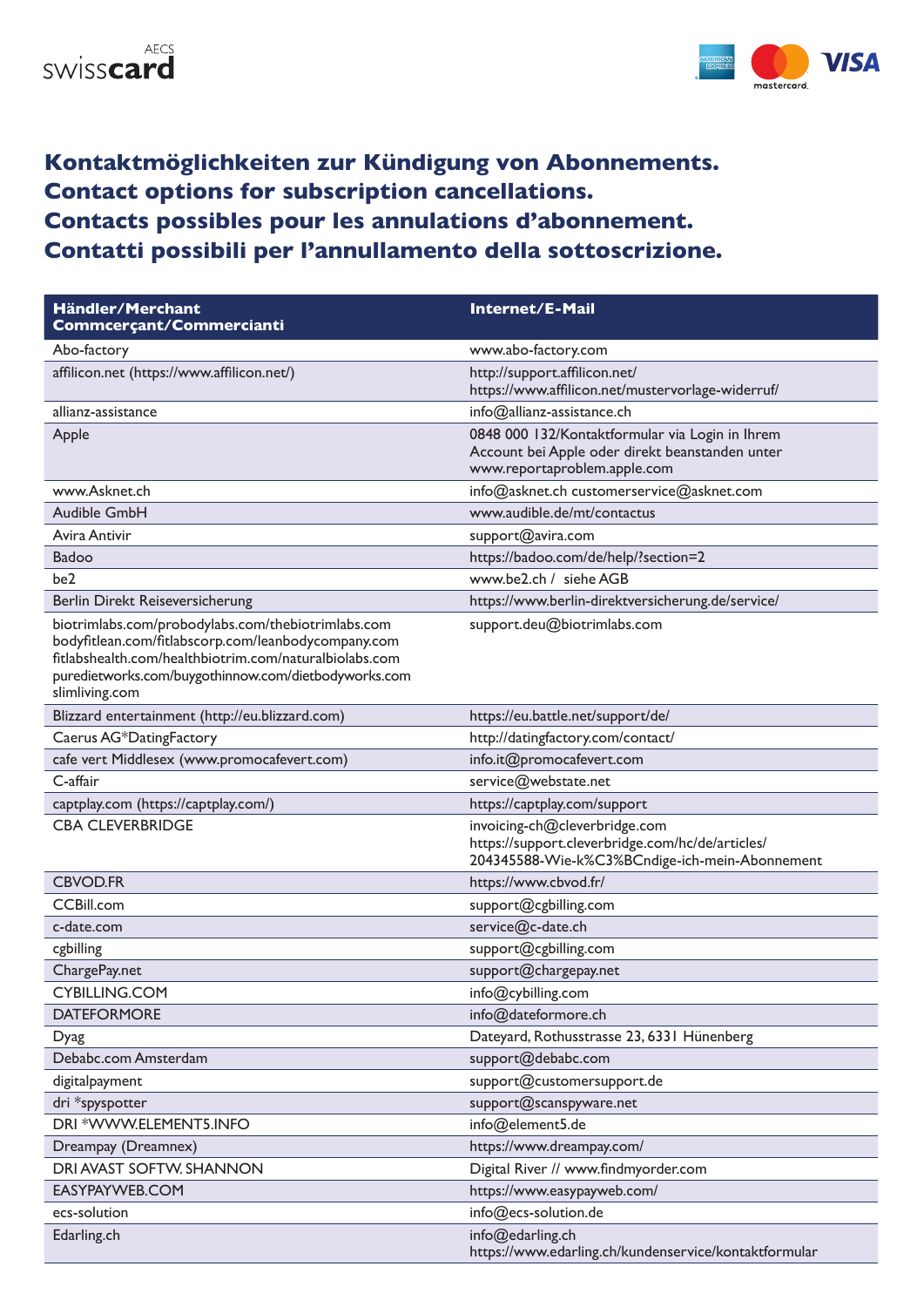| Händler/Merchant<br>Commcerçant/Commercianti             | Internet/E-Mail                                                                                                                                       |
|----------------------------------------------------------|-------------------------------------------------------------------------------------------------------------------------------------------------------|
| <b>EMUSIC</b>                                            | service@emusic.com                                                                                                                                    |
| EPOCH.COM                                                | Billing@epoch.com                                                                                                                                     |
| ES*/DRI* WWW.ESLR8.COM                                   | http://www.eslr8.com/                                                                                                                                 |
| <b>FASTBILLING UC COM</b>                                | https://fastspring.com/question-a-charge Contact Form                                                                                                 |
| Facebook                                                 | Support via Login in Ihrem Account bei Facebook                                                                                                       |
| feesnet.com /SITEDUE.COM/RATEBIL.com                     | http://www.feesnet.com/                                                                                                                               |
| ffnhelp.com                                              | https://www.ffnhelp.com/help_form                                                                                                                     |
| Filesfetcher.com                                         | https://filesfetcher.com/                                                                                                                             |
| FilmLush                                                 | https://www.filmlush.com/support/contact                                                                                                              |
| friendscout24                                            | kundenservice@friendscout24.ch                                                                                                                        |
| <b>HQBILL</b>                                            | support-schweiz@hqbill.net                                                                                                                            |
| (http://hqbill.net/deutschland-schweiz-oesterreich.html) |                                                                                                                                                       |
| ilove.ch                                                 | info-ch@ilove.net                                                                                                                                     |
| iMedia888 GmbH                                           | support@thecasuallounge.ch                                                                                                                            |
| Innovagest 2000                                          | support@innovagest2000.com                                                                                                                            |
| intego.com/de                                            | https://support.intego.com/hc/de/requests/<br>new#marketoID=undefined                                                                                 |
| Interachat                                               | support@interachat.com                                                                                                                                |
| <b>IPAY-FRIENDFINDER</b>                                 | http://adultfriendfinder.com/p/help.cgi?contact=1                                                                                                     |
| Jadorra S.a.r.L.                                         | support@flirtfair.de                                                                                                                                  |
| <b>JUSTANSWER</b>                                        | kontakt@justanswer.de                                                                                                                                 |
| L3Sales.com                                              | help@cs.billingservices.com                                                                                                                           |
| match.com                                                | hilfe@matchsupport.com                                                                                                                                |
| McAfee.com                                               | subscriptions@mcafee.com                                                                                                                              |
| meetic.com                                               | service-client@meetic.ch                                                                                                                              |
| Microsoft/MSFT * XBOX                                    | Support via Login in Ihrem Account (accounts.live.com) oder<br>direkt beanstanden über Email: custserv@microsoft.com                                  |
| MPVEYF.COM ODER MVMCHS.COM                               | https://mpveyf.com/subscription<br>https://gvmchs.com/subscription                                                                                    |
| MTSLMDWN.COM                                             | support@mtslmdwn.com                                                                                                                                  |
| mypcbackup.com/                                          | cancel@mypcbackup.com                                                                                                                                 |
| NetDebit.de                                              | kundenservice@netdebit.de                                                                                                                             |
| Neu.de GmbH                                              | support@neu.de                                                                                                                                        |
| NORTON ANNUAL RENEWAL / Symantec                         | Support via Login in Ihrem Account<br>(https://manage.norton.com/) oder<br>Symatec AG, Schaffhauserstrasse 134, 8152 Glattbrugg<br>Tel. 044 305 72 00 |
| $NSA$ SUO = Juice Plus                                   | http://www.juiceplus.com/ch/de/Ueber-uns/kontakt                                                                                                      |
| NU SKIN PHARMANX                                         | support@nuskin.com                                                                                                                                    |
| NWSLIMDY.COM                                             | support@nwslimdy.com                                                                                                                                  |
| owlplayz.com                                             | https://owlplayz.com/support                                                                                                                          |
| Parship Amsterdam                                        | https://www.parship.ch/ (siehe AGB)                                                                                                                   |
| PAY@SOLARISSYSTEM.CO.                                    | http://www.10787.ch/contact.php                                                                                                                       |
| Payacces                                                 | support@payacces.com                                                                                                                                  |
| PAY-LVENT3.COM                                           | <b>Contact Form</b>                                                                                                                                   |
| Paynova                                                  | info@paynova.com                                                                                                                                      |
| Paypal                                                   | 0800 721 133 www.paypal.com/ch                                                                                                                        |
| PAY-SUPPORT.COM                                          | <b>Contact Form</b>                                                                                                                                   |
| PCTOOLS*RENEWAL                                          | support@pctools.com                                                                                                                                   |
| pditohelp.com/contact-us                                 | pdpcustomer@gmail.com                                                                                                                                 |
| PLAYPROZ.COM                                             | https://playproz.com/support                                                                                                                          |
| PLAYSTER.COM                                             | https://support.playster.com/hc/en-us/categories/200309079-<br>Managing-Your-Account                                                                  |
| PokerStars.com                                           | support@pokerstars.com                                                                                                                                |
| Prime Online GmbH                                        | service@prime-date.com                                                                                                                                |
|                                                          |                                                                                                                                                       |